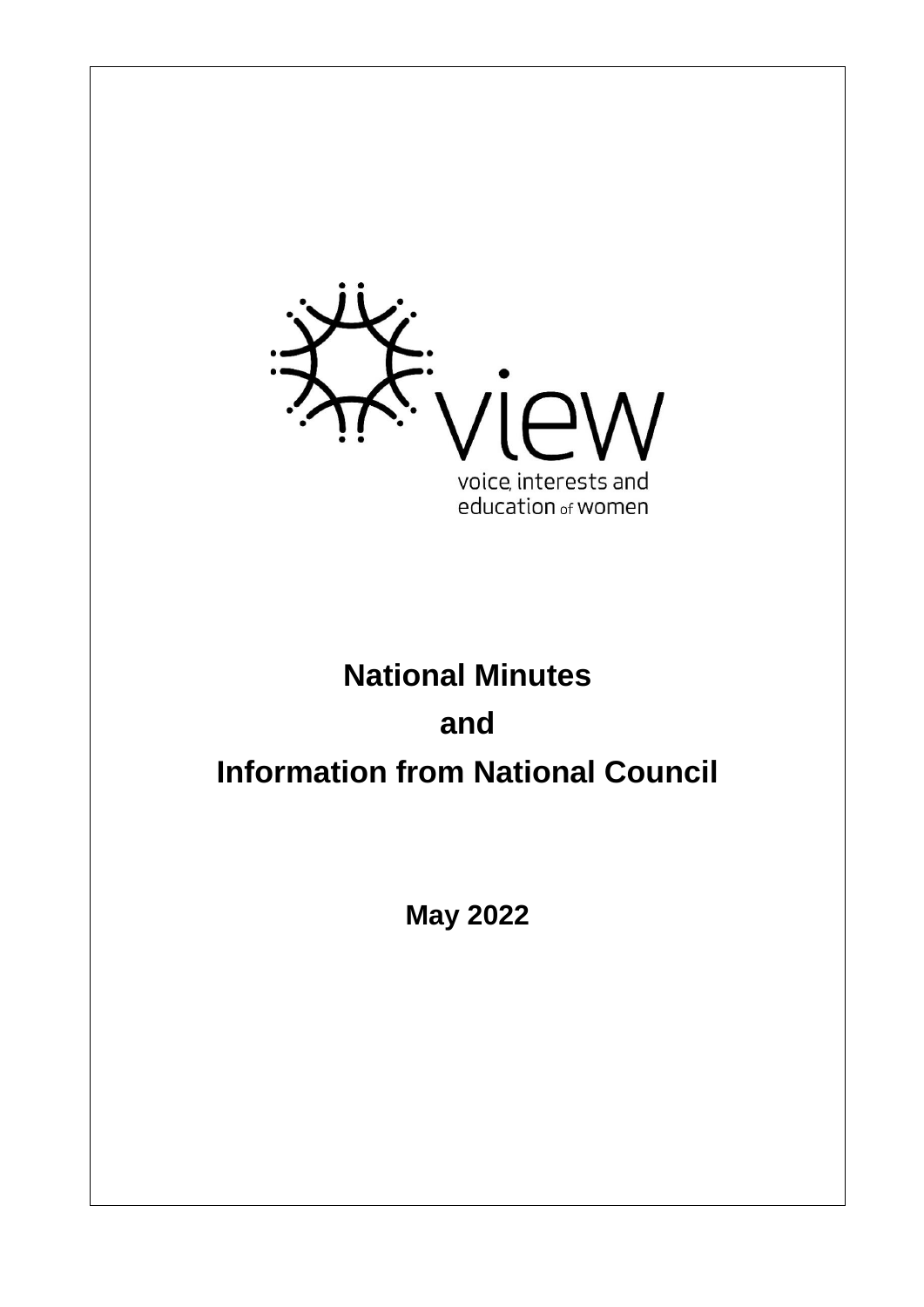# **MINUTES AND INFORMATION FROM NATIONAL COUNCIL MEETING**

Sunday 22 May 2022

Microsoft Teams

| <b>PRESENT:</b>       | <b>National Executive</b>                                                                                                                                                                                                                                                                                                                                                                                                                     |
|-----------------------|-----------------------------------------------------------------------------------------------------------------------------------------------------------------------------------------------------------------------------------------------------------------------------------------------------------------------------------------------------------------------------------------------------------------------------------------------|
|                       | National President Marg Woodhouse, National Vice Presidents<br>Evelyn Berg and Elizabeth Birch                                                                                                                                                                                                                                                                                                                                                |
|                       | <b>National Councillors</b>                                                                                                                                                                                                                                                                                                                                                                                                                   |
|                       | Brenda Caligeros NSW Northern Rivers; Robyn Garard Brisbane and<br>Surrounds; Pauline Glover Metropolitan Adelaide and Surrounds including<br>Sunraysia; Sandra Jankovskis Macarthur, Southern Highlands & Illawarra<br>region including Wollongong; Jean Jennings The Sunshine and Fraser Coast;<br>Bev Orgill North and Western Metropolitan Melbourne & North and Western<br>Country; Lorraine Thomson Gold Coast and Darling Downs        |
|                       | <b>Advisors</b>                                                                                                                                                                                                                                                                                                                                                                                                                               |
|                       | Sally Cronberger New England and North Central NSW; Lyn Geer<br>South Eastern Metropolitan Melbourne to the Mornington Peninsula &<br>Gippsland; Lyn Gerstenberg NSW South Coast Berry to Eden; Cynthia<br><b>Guyenette Upper Mid North Coast and Clarence Valley Region; Franci</b><br>Morsink Sydney North Shore & Northern Beaches; June Weise<br>Canberra and surrounding areas; Jennie Wynd Central & Eastern<br>Metropolitan Melbourne  |
|                       | <b>National Office</b>                                                                                                                                                                                                                                                                                                                                                                                                                        |
|                       | <b>VIEW National Manager - Maryanne Maher</b>                                                                                                                                                                                                                                                                                                                                                                                                 |
|                       | Administration Coordinator - Linda Custer (Minute Secretary)                                                                                                                                                                                                                                                                                                                                                                                  |
|                       | Business Analyst - Olga Shkuropatova                                                                                                                                                                                                                                                                                                                                                                                                          |
| <b>APOLOGY</b>        | National Councillor: Joan Coleman Metropolitan Adelaide and Surrounds<br>including Sunraysia                                                                                                                                                                                                                                                                                                                                                  |
|                       | Advisors: Judith Hemmingway Lower Mid North Coast of NSW and Inland;<br>PNP Anne-Louise O'Connor Hunter/Central Coast Region, NSW Central<br>Tablelands, Central and Western Slopes and Western Plains and Riverina, MIA,<br>Snowy Mountain Foothills and South to Victorian border; PNVP Toni Thomas<br>Western Sydney Region; Kay Underwood Central and Southern Sydney; PNVP<br>Gloria Walter Western Sydney Region;                       |
| <b>GUESTS PRESENT</b> | Trish Heuston The Smith Family Growing Careers Project, Project Officer                                                                                                                                                                                                                                                                                                                                                                       |
|                       | Michael Tarquinio The Smith Family Acting National Media Manager                                                                                                                                                                                                                                                                                                                                                                              |
| 1. WELCOME            |                                                                                                                                                                                                                                                                                                                                                                                                                                               |
|                       | National President, Marg Woodhouse began the May National Council<br>meeting by acknowledging the many traditional lands on which all the<br>National Councillors and Advisors were gathered across the nation. Marg<br>noted that she was speaking from the Bellarine Peninsula, Victoria and<br>acknowledged the Wathaurung and Wurundjeri people of the Kulin nation<br>and paid her respects to their Elders, past, present and emerging. |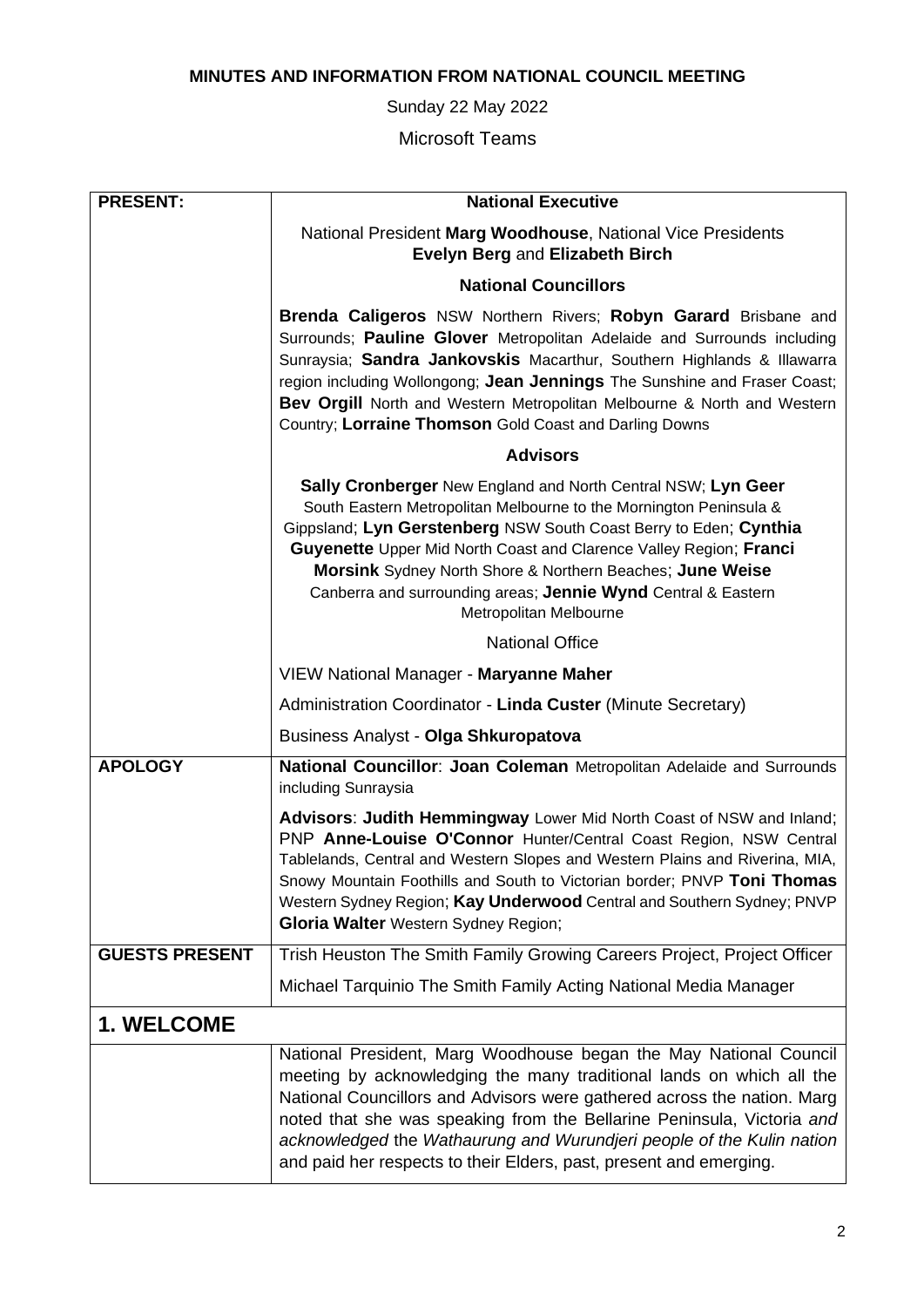| A special mention was made to Past National Vice President's Toni<br>Thomas and Gloria Walter who accepted Advisor roles for Area Western<br>Sydney Region (NE02 and NE01 respectively) and to Past National<br>Councillor Kay Underwood who accepted an Advisor role for Clubs in the<br>Central and Southern Sydney area (Area ND). |
|---------------------------------------------------------------------------------------------------------------------------------------------------------------------------------------------------------------------------------------------------------------------------------------------------------------------------------------|
| Marg commented that it has been really pleasing to see VIEW Clubs return<br>to regular meetings and fun activities this year especially some of the larger<br>gatherings such as Area Galas and Zone Conferences, making special<br>mention of:                                                                                       |
| <b>Doug Taylor attended VIEW Gala function</b>                                                                                                                                                                                                                                                                                        |
| Earlier this month Doug Taylor The Smith Family CEO attended the<br>Macarthur, Southern Highlands and Illawarra region (Area NB) Gala<br>luncheon with over 140 local members.                                                                                                                                                        |
| He said that it was a pleasure to be able to personally thank VIEW<br>members for their contributions to The Smith Family's work and support of<br>families and children living with disadvantage, especially after what we've<br>all been through in the last few years.                                                             |
| <b>VIEW Executive - Travel</b>                                                                                                                                                                                                                                                                                                        |
| VIEW Executive have enjoyed visiting Club functions, meeting members,<br>sharing information at a number of events. See VIEW in the Community<br>including Events (4.3) report for details.                                                                                                                                           |
| <b>National Reconciliation Action Week - 27 May- 3 June</b>                                                                                                                                                                                                                                                                           |
| Marg commented that over the past couple of months, she had been part<br>of The Smith Family National Reconciliation Week (NRW) Working Group<br>see Acknowledgement of Country (8.1) report for details.                                                                                                                             |
| Marg also noted:                                                                                                                                                                                                                                                                                                                      |
| Promoting VIEW in the community & attracting new members                                                                                                                                                                                                                                                                              |
| Since the beginning of the year, Many VIEW Clubs have increased their<br>membership with some able to increase their Learning for Life sponsorship.                                                                                                                                                                                   |
| She encouraged all to promote their clubs and share the message of<br>connecting in community, as new members bring new ideas help to keep<br>clubs vibrant.                                                                                                                                                                          |
| <b>Succession planning</b>                                                                                                                                                                                                                                                                                                            |
| She encouraged the National Councillors in their Areas to be looking for<br>their replacements and for Zone Councillors, to do the same.                                                                                                                                                                                              |
| VIEW National Convention in Adelaide on 9-11 September 2022                                                                                                                                                                                                                                                                           |
| The VIEW Executive are looking forward to VIEW National Convention in<br>Adelaide in September and asked all Councillors/Advisors to promote<br>Convention to all clubs and members.                                                                                                                                                  |
| <b>2. MINUTES AND BUSINESS ARISING</b>                                                                                                                                                                                                                                                                                                |
| Minutes - National Council ratified the minutes of the February 2022<br>meeting.                                                                                                                                                                                                                                                      |
| <b>Moved Jean Jennings</b><br><b>Seconded Brenda Caligeros</b>                                                                                                                                                                                                                                                                        |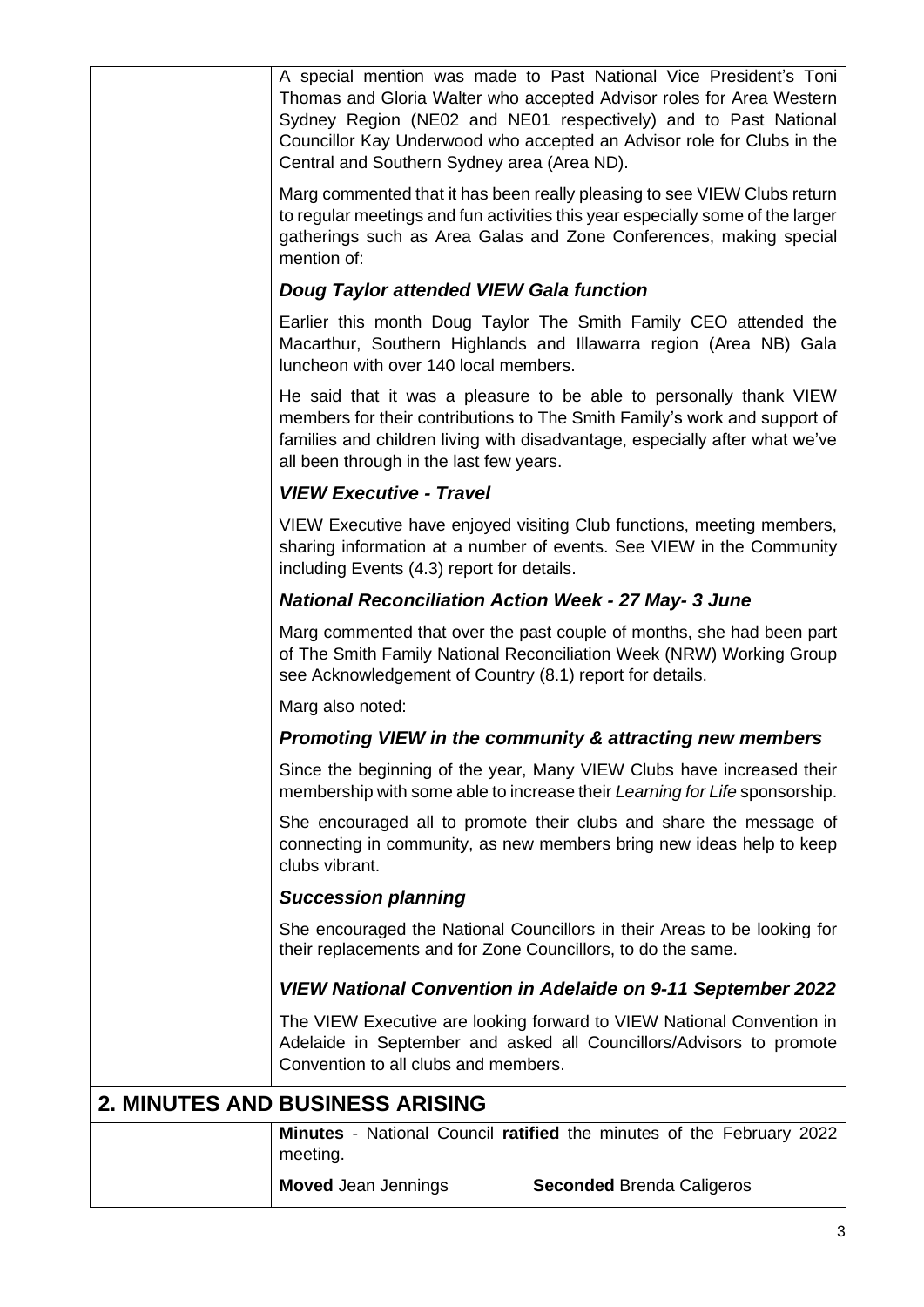|                                  | <b>Accepted Unanimously</b>                                                                                                                                                                                                                                                                                                                                                                                                              |
|----------------------------------|------------------------------------------------------------------------------------------------------------------------------------------------------------------------------------------------------------------------------------------------------------------------------------------------------------------------------------------------------------------------------------------------------------------------------------------|
|                                  | <b>3. NATIONAL COUNCIL LEARNING FOR LIFE STUDENT - UPDATE</b>                                                                                                                                                                                                                                                                                                                                                                            |
|                                  | Sandra shared information about Jessica the Learning for Life student<br>sponsored by the National Council and advised that she received a Thank<br>You card from Jessica.                                                                                                                                                                                                                                                               |
| <b>4. SUB-COMMITTEES</b>         |                                                                                                                                                                                                                                                                                                                                                                                                                                          |
| 4.1<br><b>Resolutions</b>        | National Vice President Evelyn Berg spoke to a paper circulated prior to<br>the meeting.                                                                                                                                                                                                                                                                                                                                                 |
|                                  | <b>Resolutions</b>                                                                                                                                                                                                                                                                                                                                                                                                                       |
|                                  | To locate template letters and wording of the current (2020-21)<br><b>Resolutions:</b>                                                                                                                                                                                                                                                                                                                                                   |
|                                  | 1. Safe affordable housing for women and children<br>2. Reduce the use of Plastic to assist our environment nationally<br>3. Better support for students to prepare for their post-school futures                                                                                                                                                                                                                                        |
|                                  | see http://view.org.au/who-we-are/resolutions/.                                                                                                                                                                                                                                                                                                                                                                                          |
|                                  | A full list of Resolutions debated at Convention since 1965 are located on<br>VIEW website: [http://view.org.au/media/11246/resolutions-debated-at-<br>convention-from-1965.pdf],                                                                                                                                                                                                                                                        |
|                                  | VIEW has received a number of responses from relevant Government<br>departments in relation to our 2020-21 Resolutions.                                                                                                                                                                                                                                                                                                                  |
|                                  | <b>Resolutions 2022-23</b>                                                                                                                                                                                                                                                                                                                                                                                                               |
|                                  | Evelyn noted that the Resolution cycle for 2022-23 has begun. Resolutions<br>help to promote and raise awareness of VIEW amongst the public,<br>communicating to prospective members that we are a "thinking" women's<br>organisation.                                                                                                                                                                                                   |
|                                  | In March, VIEW Clubs received 'The Voice of VIEW' inviting Clubs and<br>members to submit motions for potential resolutions. Clubs may like to<br>resubmitting<br>previous<br>unsuccessful<br>motions<br>consider<br>with<br>amendments/updates.                                                                                                                                                                                         |
|                                  | All VIEW Clubs/members are encouraged to submit a motion/resolution on<br>a relevant National issue before 25 November 2022. National and Zone<br>Councillors are asked to encourage clubs to prepare motions for<br>submission to the sub-committee.                                                                                                                                                                                    |
|                                  | Note: no resolutions will be debated at the 2022 VIEW National Convention<br>and will be debated in 2023.                                                                                                                                                                                                                                                                                                                                |
| 4.2<br><b>External Relations</b> | National Manager Maryanne Maher spoke to a paper circulated prior to the<br>meeting in relation to National Women's Alliances.                                                                                                                                                                                                                                                                                                           |
|                                  | Prior to the recent election eS4W produced the following paper -<br>"Eliminating the gender and superannuation gap - one Step to achieve<br>lifelong economic wellbeing" about closing the superannuation gaps<br>between women and men, eliminating the gender pay gap and other<br>steps for women to achieve financial security on retirement. This paper<br>and other links to similar policies addressing women's economic security |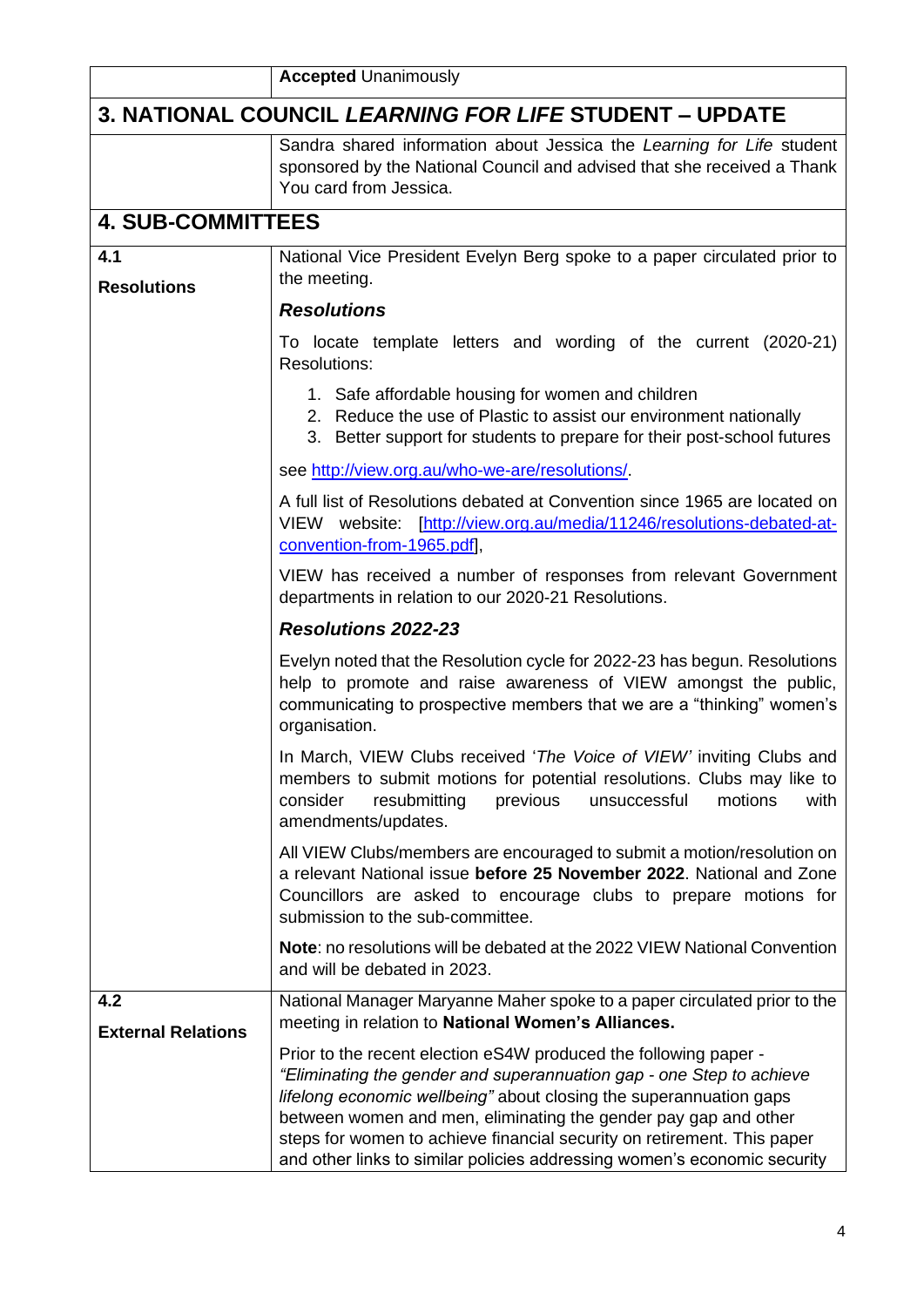|                                                      | are available (https://www.security4women.org.au/eliminating-the-gender-<br>superannuation-gap/)                                                                                                                                                                                                   |
|------------------------------------------------------|----------------------------------------------------------------------------------------------------------------------------------------------------------------------------------------------------------------------------------------------------------------------------------------------------|
|                                                      | <b>Equality Rights Alliance (ERA)</b> – produced a Budget 2022 Summary and<br>Women's<br><b>Budget</b><br>statement<br>which<br>available<br>$\equiv$<br>is<br>at<br>(http://www.equalityrightsalliance.org.au/wp-<br>content/uploads/2022/02/Pre-budget-Submission-Final-2022.doc)                |
|                                                      | The first ERA face to face members meeting since 2019 will be held on<br>2-3 June in Sydney and the ERA work plan for 2023 will be finalised.                                                                                                                                                      |
| 4.3<br><b>VIEW</b><br>in<br>the                      | National Vice President Elizabeth Birch spoke to a paper circulated prior to<br>the meeting.                                                                                                                                                                                                       |
| <b>Community</b><br>incl<br><b>Events, New Clubs</b> | 2022 marks a century of The Smith Family creating better futures for<br>Australian children living in disadvantage.                                                                                                                                                                                |
|                                                      | VIEW Clubs have commenced holding activities at their Clubs, including<br>fundraising events, to celebrate the Centenary with their local Smith Family<br>communities.                                                                                                                             |
|                                                      | International Women's Day (IWD) - "Break the Bias".                                                                                                                                                                                                                                                |
|                                                      | 2022 IWD functions were held in March in WA: West Coast, First Wave;<br>SA: Gawler, VIC: Sunbury-Macedon Ranges, Drysdale; QLD: Bribie Island.<br>NSW: Coolangatta/Tweed; Bonville-Boambee, Goulburn, Bateau Bay,<br>Zone NA02 held a combined IWD and South West Sydney.                          |
|                                                      | <b>VIEW Clubs' Smith Family Centenary celebrations, Club</b><br><b>Birthdays and events</b>                                                                                                                                                                                                        |
|                                                      | March - (NSW) Sydney Eastern Suburbs, celebrated their 5 <sup>th</sup> birthday in<br>Coogee.                                                                                                                                                                                                      |
|                                                      | May (NSW) Marg Woodhouse travelled to Sydney to visit Western Sydney<br>region. She attended the Springwood 56 <sup>th</sup> Birthday together with 65 VIEW<br>members as well as Fiona Colluccio General Manager, The Smith Family<br>NSW/ACT.                                                    |
|                                                      | While in Sydney, Marg met with local Sydney members from Sydney North<br>Shore & Northern Beaches, Central and Southern Sydney and Western<br>Sydney region. She also attended the Lithgow VIEW Club monthly<br>meeting. She thanked PNVP Toni Thomas who hosted her during her stay<br>in Sydney. |
|                                                      | Elizabeth Birch attended Yamba Day VIEW Smith Family Centenary<br>celebration combined with the celebration of VIEW Club member Lyn<br>Duckworth's 100 year Birthday.                                                                                                                              |
|                                                      | <b>Galas and Zone Conferences.</b>                                                                                                                                                                                                                                                                 |
|                                                      | NSW:                                                                                                                                                                                                                                                                                               |
|                                                      | April - Northern Rivers (NJ02) Gala was attended by NVP Evelyn Berg via<br>Zoom                                                                                                                                                                                                                    |
|                                                      | May - Macarthur, Southern Highlands & Illawarra (NB) Gala was attended<br>by The Smith Family CEO Doug Taylor and Head of State and Territory<br>Operations, Leonie Green and 140 members from 14 Local VIEW clubs.                                                                                |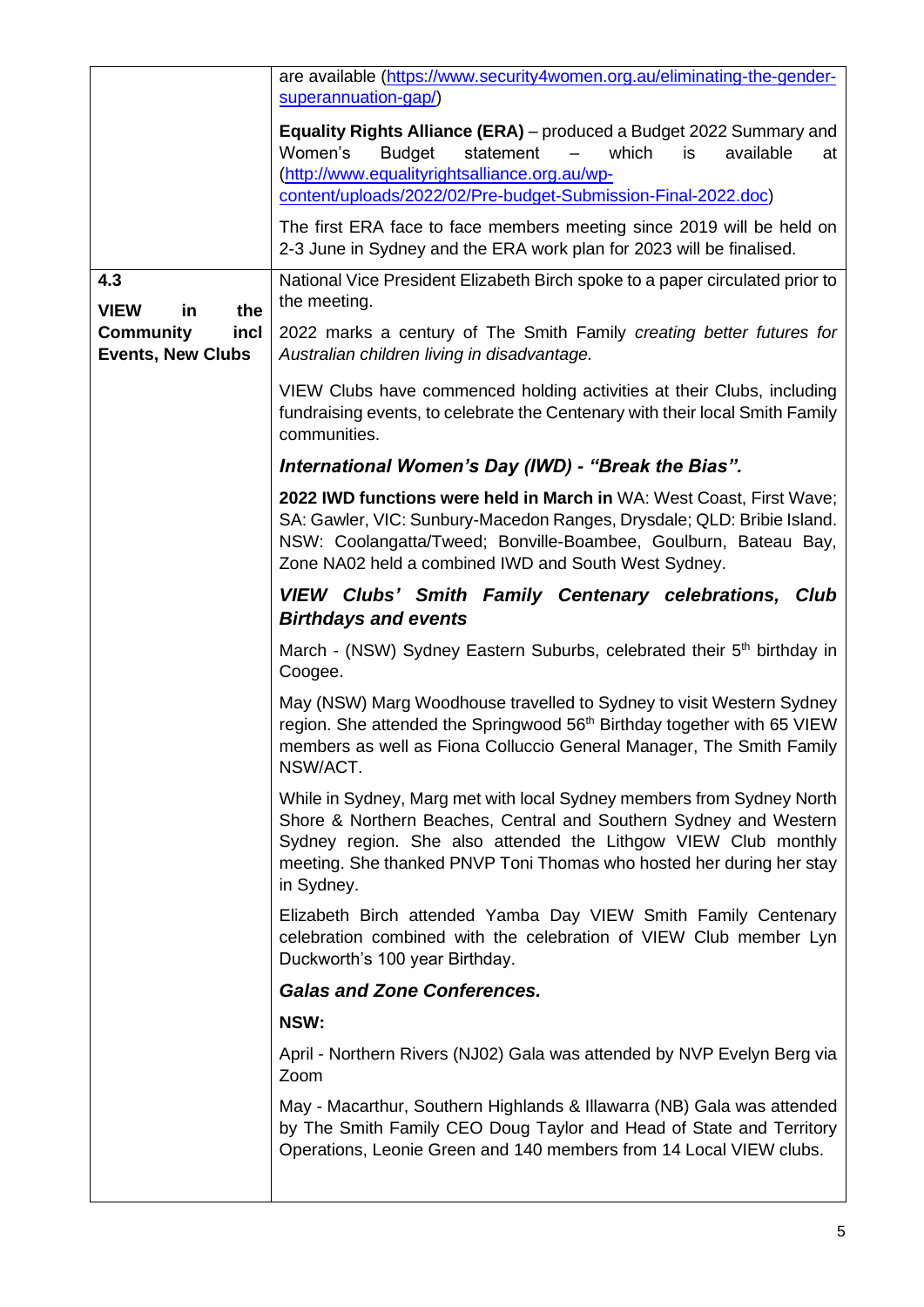## **QLD:**

Evelyn Berg attended Brisbane and Surrounds (QA01) Zone Conference with 74 members. Alan Le May General Manager The Smith Family QLD introduced *Learning for Life* student Darien who is studying to be a Nurse.

#### **VIC:**

May - Gala for Clubs in Warragul, Phillip Island, Wonthaggi, Inverloch, Moe and Bairnsdale (Zone VB03) 70 members attended this event and celebrated The Smith Family's centenary.

Special guests included: PNVP Lyn Geer, Advisor South East Metropolitan Melbourne, Mornington Peninsula and Gippsland, Nathan Britt, LFL student completing a Science Degree at Melbourne University and his mother Jo Britt, and Terri English, Family Partnership Coordinator.

## *Event Notification*

Clubs are asked to send through details of any events in the pipeline including The Smith Family Centenary to: PNVP Pat McRae [\(pat.mcrae@bigpond.com\)](mailto:pat.mcrae@bigpond.com) and [view@thesmithfamily.com.au,](mailto:view@thesmithfamily.com.au) by completing the *Event - Notification for Insurance Form* available at [https://view.org.au/resources/forms/.](https://view.org.au/resources/forms/) These details are recorded in the events Register for insurance purposes*.*

For ease of identification, Clubs are asked to include Full Club name & details along with the actual date of the event e.g.  $2/5$  etc. not e.g.  $2<sup>nd</sup>$ Tuesday.

There is concern that some Clubs are not completing the *VIEW Event/Activities (Event - Notification for Insurance) Form,* but just sending event information via email message. The VIEW Event/Activities (*Event - Notification for Insurance*) Form has been updated to allow for entry of multiple dates and increased space for times.

## *Invitations to the Executive*

Invitations to the National Executive, for events and decade birthdays, are to be sent to National Office [view@thesmithfamily.com.au.](mailto:view@thesmithfamily.com.au)

#### *VIEW Media*

Articles in local media continue to portray the excellent coverage VIEW is receiving in many community publications. High quality photographs together with succinct reports promoting our members' activities, events and our local support of the work for The Smith Family are powerful tools to promote VIEW in the community to others and increase our profile.

VIEW members are reminded to use Media Releases which are provided to clubs throughout the year. The next media release relating to *The Smith Family Winter Appeal* will be available in late May. See National Office Update (7) of this report for details.

#### *Volunteer Opportunity:*

Student2Student – The Smith Family are looking for volunteers to assist with its out of hours child protection Hotline. The Smith Family's child safety measures a special hotline that operates for the participants or their parents to contact in the event of child protection incident. As a hotline volunteer you will answer calls to the service on one (or two) weekends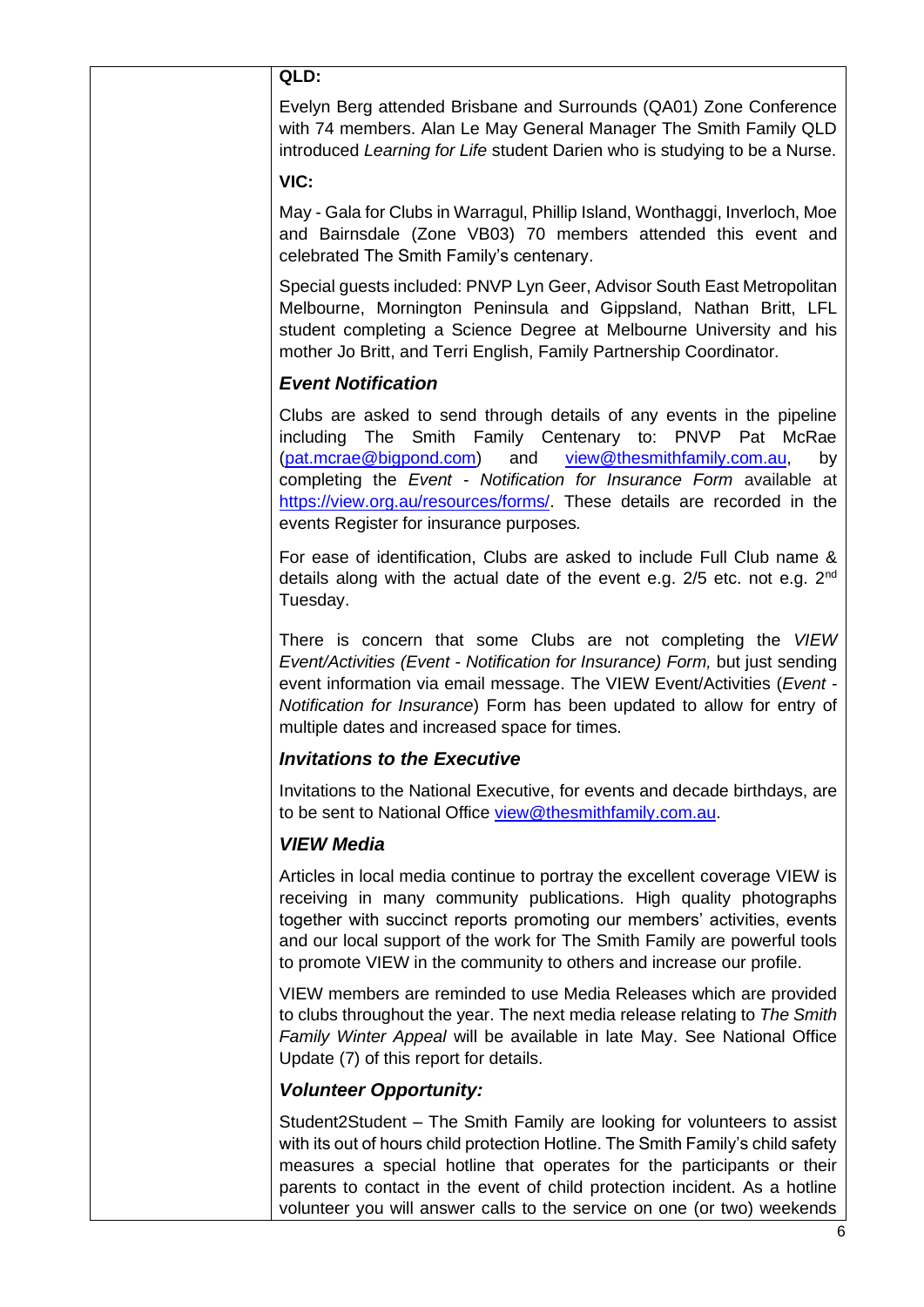|                                      | Saturday morning to Sunday afternoon from May to October 2022. Training<br>will be provided see: view.org.au for more details about the role and<br>expectations. To express your interest please contact Paula Tinker at<br>Paula.tinker@thesmithfamily.com.au.                                                                                           |
|--------------------------------------|------------------------------------------------------------------------------------------------------------------------------------------------------------------------------------------------------------------------------------------------------------------------------------------------------------------------------------------------------------|
| 4.4<br>Promoting<br>our              | National President Marg Woodhouse spoke to a paper circulated prior to<br>the meeting.                                                                                                                                                                                                                                                                     |
| Speaker's<br>Brand/<br><b>Bureau</b> | The Speaker's Bureau Sub-Committee are optimistic that 2022 will open<br>up more opportunities for speaking engagements to spread the word about<br>VIEW and our work with The Smith Family, and are encouraged by<br>increased requests for the Speakers Kit. A few engagements have already<br>been booked so things are starting to get back to normal. |
|                                      | The principal aim of the speech is for it to be presented to an external<br>audience with the National Councillor's presentation available for Club use.                                                                                                                                                                                                   |
|                                      | The Speaker's Bureau continues to encourage others to support The Smith<br>Family and to join us and become involved in our work.                                                                                                                                                                                                                          |
|                                      | If you would like to have the updated speech, please return your USB to<br>ensure you have the current facts and figures to fully engage and inform<br>your audience. If you have an opportunity to promote VIEW and The Smith<br>Family, please contact PNP Gwen Wilton.                                                                                  |
|                                      | Please forward contacts and/or details for speaking engagements to<br>National Office and/or PNP Gwen Wilton, <i>gwenwilton@bigpond.com.</i> (12<br>Antill Street Picton NSW 2571) so that accurate records can be kept.                                                                                                                                   |
|                                      | <b>Reports:</b>                                                                                                                                                                                                                                                                                                                                            |
|                                      | April - Jeanette Cassidy, PNC, Northern Beaches NSW, presented to<br>Crows Nest Probus Club on 21 April. Jeanette presented the speech<br>together with three student videos which created good interest.                                                                                                                                                  |
|                                      | Evelyn Berg, NVP, presented to Broadbeach Waters Probus Club at<br>Southport Golf Club. The audience of 24 members were very interested to<br>learn about The Smith Family and VIEW's involvement in the LfL program.<br>They were also interested to know how The Smith Family was supporting<br>students in flood affected areas.                        |
|                                      | May - Joan Coleman, NC, SA, has also been invited by TSF General<br>Manager, SA to speak at 'The Biggest Morning Tea' in May in Seaton, SA.                                                                                                                                                                                                                |
| 4.5                                  | Maryanne Maher spoke to a paper circulated prior to the meeting.                                                                                                                                                                                                                                                                                           |
| <b>Club Development</b>              | The development/creation of new VIEW Clubs is vital to the continued life<br>and health of VIEW.                                                                                                                                                                                                                                                           |
|                                      | Currently there are potential VIEW Clubs in:                                                                                                                                                                                                                                                                                                               |
|                                      | <b>VIC: Leopold</b>                                                                                                                                                                                                                                                                                                                                        |
|                                      | A recent interest meeting for Leopold saw 29 women attending with 7<br>joining VIEW. The Vic. Development Team are hoping that more will sign<br>up before/at the next interest meeting.                                                                                                                                                                   |
|                                      | Claire Rowe, Family Partnership Coordinator from The Smith Family<br>Geelong will speak at the June meeting.                                                                                                                                                                                                                                               |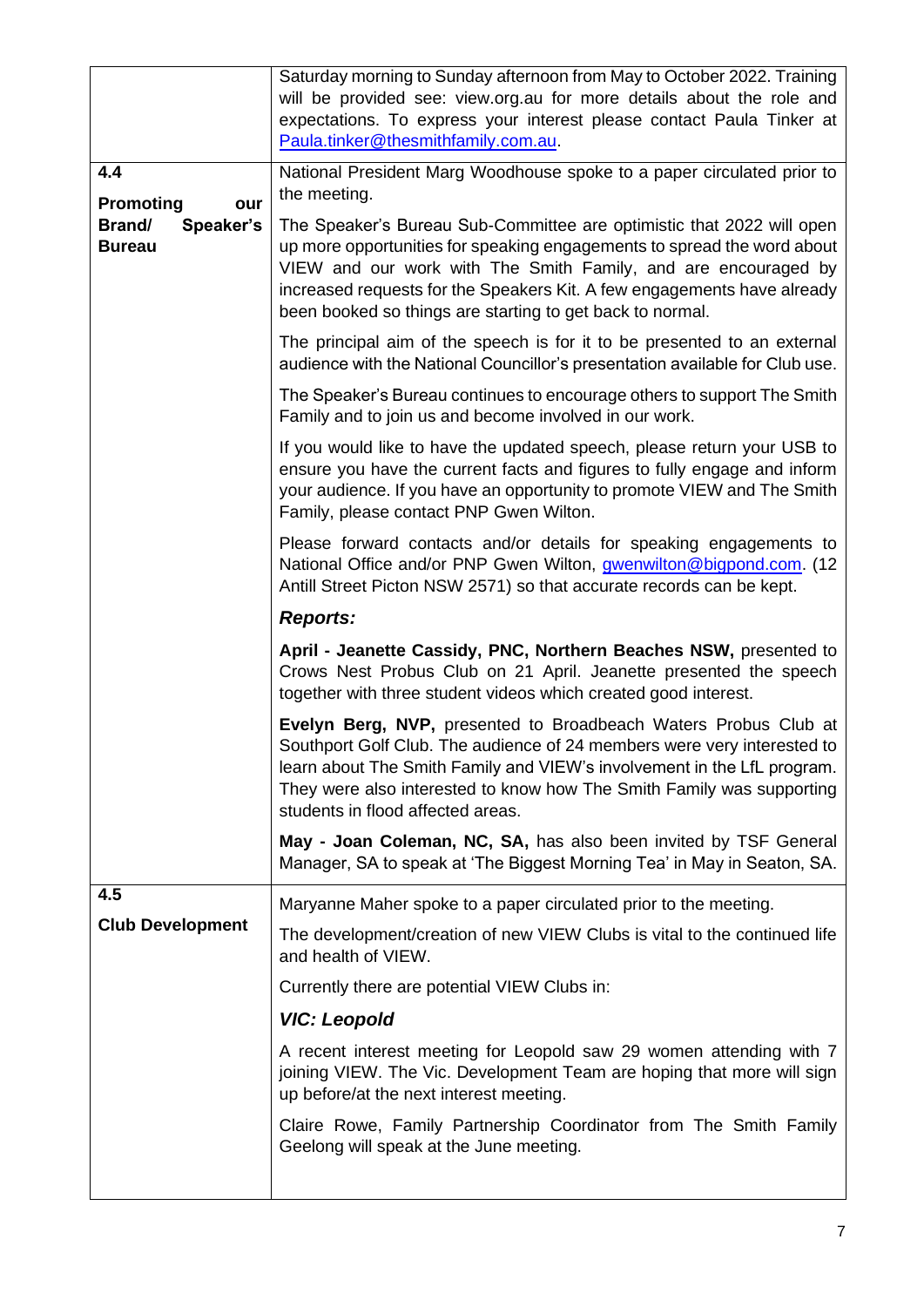|                                             | <b>ACT: Yerrabi</b>                                                                                                                                                                                                                                                                                                                                                                                                                                                                                                                                                                                                                                                                                                                                                                                                                                                                                                                                                                                                                                                                                                                                                                                                                                                                                                      |
|---------------------------------------------|--------------------------------------------------------------------------------------------------------------------------------------------------------------------------------------------------------------------------------------------------------------------------------------------------------------------------------------------------------------------------------------------------------------------------------------------------------------------------------------------------------------------------------------------------------------------------------------------------------------------------------------------------------------------------------------------------------------------------------------------------------------------------------------------------------------------------------------------------------------------------------------------------------------------------------------------------------------------------------------------------------------------------------------------------------------------------------------------------------------------------------------------------------------------------------------------------------------------------------------------------------------------------------------------------------------------------|
|                                             | Yerrabi is approaching the required numbers to inaugurate with 20<br>members. Membership was slowed down due to COVID. They are meeting<br>monthly with Guest Speakers and are also being invited to attend other<br>Clubs in the Area's events.                                                                                                                                                                                                                                                                                                                                                                                                                                                                                                                                                                                                                                                                                                                                                                                                                                                                                                                                                                                                                                                                         |
|                                             | VIEW are keen to develop new clubs. If any members know of an area that<br>would benefit from a VIEW Club please contact your Zone/National<br>Councillor or Advisor.                                                                                                                                                                                                                                                                                                                                                                                                                                                                                                                                                                                                                                                                                                                                                                                                                                                                                                                                                                                                                                                                                                                                                    |
|                                             | <b>Club Inaugurals</b>                                                                                                                                                                                                                                                                                                                                                                                                                                                                                                                                                                                                                                                                                                                                                                                                                                                                                                                                                                                                                                                                                                                                                                                                                                                                                                   |
|                                             | Two new clubs will be opening in Queensland in June:                                                                                                                                                                                                                                                                                                                                                                                                                                                                                                                                                                                                                                                                                                                                                                                                                                                                                                                                                                                                                                                                                                                                                                                                                                                                     |
|                                             | <b>Mackay VIEW Club</b> inaugural is on 15 June. PNP Jan Roberts moved to<br>Queensland in 2020. As there was no VIEW Club in Mackay, Jan set about<br>forming one.                                                                                                                                                                                                                                                                                                                                                                                                                                                                                                                                                                                                                                                                                                                                                                                                                                                                                                                                                                                                                                                                                                                                                      |
|                                             | <b>Bundaberg VIEW Club</b> inaugural is on 22 June. A former Club in<br>Bundaberg closed over 15 years ago. NC Jean Jennings received a query<br>about a VIEW Club in Bundaberg resulting in several successful interest<br>meetings.                                                                                                                                                                                                                                                                                                                                                                                                                                                                                                                                                                                                                                                                                                                                                                                                                                                                                                                                                                                                                                                                                    |
| <b>5. WORKING GROUPS</b>                    |                                                                                                                                                                                                                                                                                                                                                                                                                                                                                                                                                                                                                                                                                                                                                                                                                                                                                                                                                                                                                                                                                                                                                                                                                                                                                                                          |
| 5.1<br><b>History Working</b><br>Group      | National President Marg Woodhouse spoke to a paper circulated prior to<br>the meeting.<br>To maintain our VIEW Club history records, Zone and National<br>$\bullet$<br>Councillors are reminded to complete forms relevant to Club<br>Inaugurals (or Closures) and forward to the History Working<br>Group. History forms are available at<br>https://view.org.au/resources/forms/<br>Some Clubs will be asked over the next couple of months to<br>$\bullet$<br>provide missing inaugural data.<br>Requests for historical details of Clubs, can be made via email.<br>Any queries relating to VIEW History to be directed to Susan<br>Groenhout, Chair, History Working Group:<br>view.historymatters@gmail.com.<br>If you have a story about your Club or your time as a VIEW<br>member, please contact the History Working Group. The History<br>Newsletter will be published shortly with articles from the archives<br>and member contributions.<br>Calling interested archivists or historians.<br>$\bullet$<br><b>Looking for:</b> Councillors/members with a passion for historical<br>record keeping. Current or past Librarians and all members with<br>knowledge of digital record keeping are welcome.<br>If you would like to join the History Working Group please contact<br>view@thesmithfamily.com.au. |
| 5.2                                         | National President Marg Woodhouse spoke to a paper circulated prior to                                                                                                                                                                                                                                                                                                                                                                                                                                                                                                                                                                                                                                                                                                                                                                                                                                                                                                                                                                                                                                                                                                                                                                                                                                                   |
| <b>Website &amp; Social</b><br><b>Media</b> | the meeting.<br><b>Website</b>                                                                                                                                                                                                                                                                                                                                                                                                                                                                                                                                                                                                                                                                                                                                                                                                                                                                                                                                                                                                                                                                                                                                                                                                                                                                                           |
|                                             | Thank you to the Website Support Group for updating the Club webpages<br>and adding changes.                                                                                                                                                                                                                                                                                                                                                                                                                                                                                                                                                                                                                                                                                                                                                                                                                                                                                                                                                                                                                                                                                                                                                                                                                             |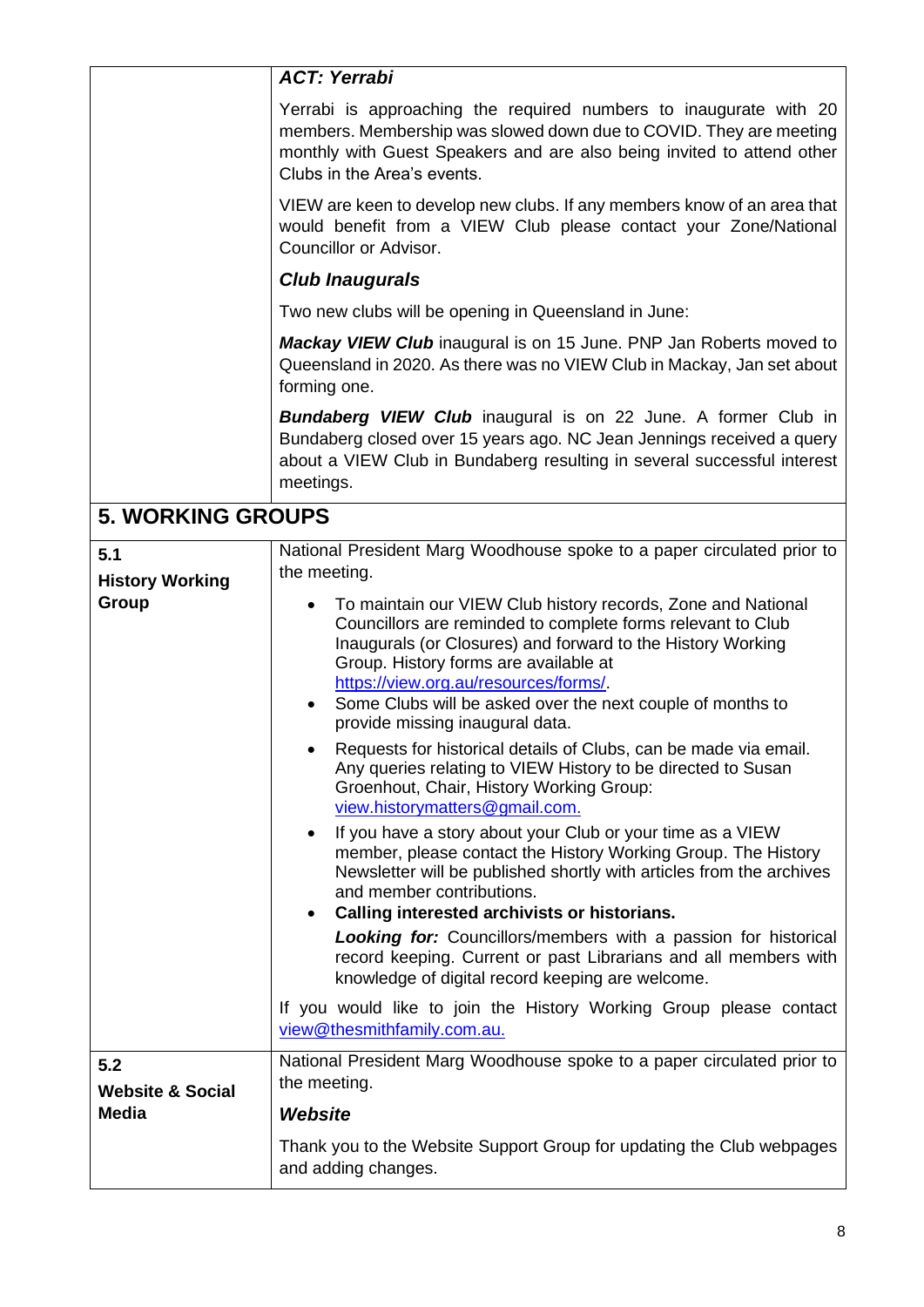|                                                      | Changes/corrections to individual Club About/When/Where/Contacts are<br>ongoing. Clubs have also been adding dedicated e-mail addresses and<br>Facebook links. With the completion of Elections and AGMs it is an<br>opportune time for Club committees to check their Club webpage and send<br>updates, if needed, to admin@view.org.au. A reminder to Club Secretaries<br>that National Office do not forward to the website changes for Contacts<br>and Venues, it is up to individual clubs to do this.<br><b>Club News</b> section continues to be used by many clubs, however, some |
|------------------------------------------------------|-------------------------------------------------------------------------------------------------------------------------------------------------------------------------------------------------------------------------------------------------------------------------------------------------------------------------------------------------------------------------------------------------------------------------------------------------------------------------------------------------------------------------------------------------------------------------------------------|
|                                                      | clubs have older photos and stories on their webpages but have great<br>recent Facebook updates. Club Publicity persons are asked to review their<br>Club News section, advising the Website Support Group to delete older<br>items and replace them with updated photos and stories.                                                                                                                                                                                                                                                                                                     |
|                                                      | Note: All photos should be viewed in <b>landscape</b> (wide not long) or square<br>as the website program adjusts them to 600 x 400 pixels size. Portrait<br>photos can become distorted.                                                                                                                                                                                                                                                                                                                                                                                                 |
|                                                      | Social Media - Facebook                                                                                                                                                                                                                                                                                                                                                                                                                                                                                                                                                                   |
|                                                      | Most Clubs have a Facebook page. Clubs are advised to 'Like' the VIEW<br>Clubs of Australia Facebook page to receive all current posts.                                                                                                                                                                                                                                                                                                                                                                                                                                                   |
|                                                      | Note: It is recommended that when setting up your Club Facebook page to<br>add at least three Administrators for editing purposes.                                                                                                                                                                                                                                                                                                                                                                                                                                                        |
|                                                      | <b>Zone/National Councillors and Advisors</b>                                                                                                                                                                                                                                                                                                                                                                                                                                                                                                                                             |
|                                                      | Councillors and Advisors are reminded to add details of the Area Galas,<br>Zone Conferences and other significant events to the State News and<br>Events. These News and Event articles are then filtered through to all<br>VIEW Club webpages in the relevant State. Pictures and information<br>should be forwarded to admin@view.org.au.                                                                                                                                                                                                                                               |
| 5.3<br><b>Future of VIEW</b><br><b>Working Group</b> | Maryanne Maher advised that Future of VIEW Working Group (FoVWG)<br>are continuing to review VIEW Governance.                                                                                                                                                                                                                                                                                                                                                                                                                                                                             |
| 5.4<br><b>Community Grants</b>                       | Maryanne Maher spoke to a paper circulated prior to the meeting. At the<br>first Grants Sub-committee meeting it was agreed that:                                                                                                                                                                                                                                                                                                                                                                                                                                                         |
|                                                      | 1. Goals of the Grant Subcommittee – increase VIEW and The Smith<br>Family's profile in community, encourage Clubs to apply for grants,<br>Inform Clubs that the Grant Subcommittee can help and Share our<br>Success.<br>2. An online audit will be conducted of the VIEW Clubs who have<br>applied for grants in the last 2 years. We are keen to know the type of<br>grant applied for, the amount, who the grant was funded by; and<br>whether they were successful.<br>3. Grant guidelines to be developed evidencing types of grants available                                      |
|                                                      | and instructions.                                                                                                                                                                                                                                                                                                                                                                                                                                                                                                                                                                         |
|                                                      | 6. Development - VIEW Area Development                                                                                                                                                                                                                                                                                                                                                                                                                                                                                                                                                    |
|                                                      | National Councillors and Advisors were asked to complete a short survey<br>on the "Health/State" of their Clubs to help determine where support is<br>needed most.                                                                                                                                                                                                                                                                                                                                                                                                                        |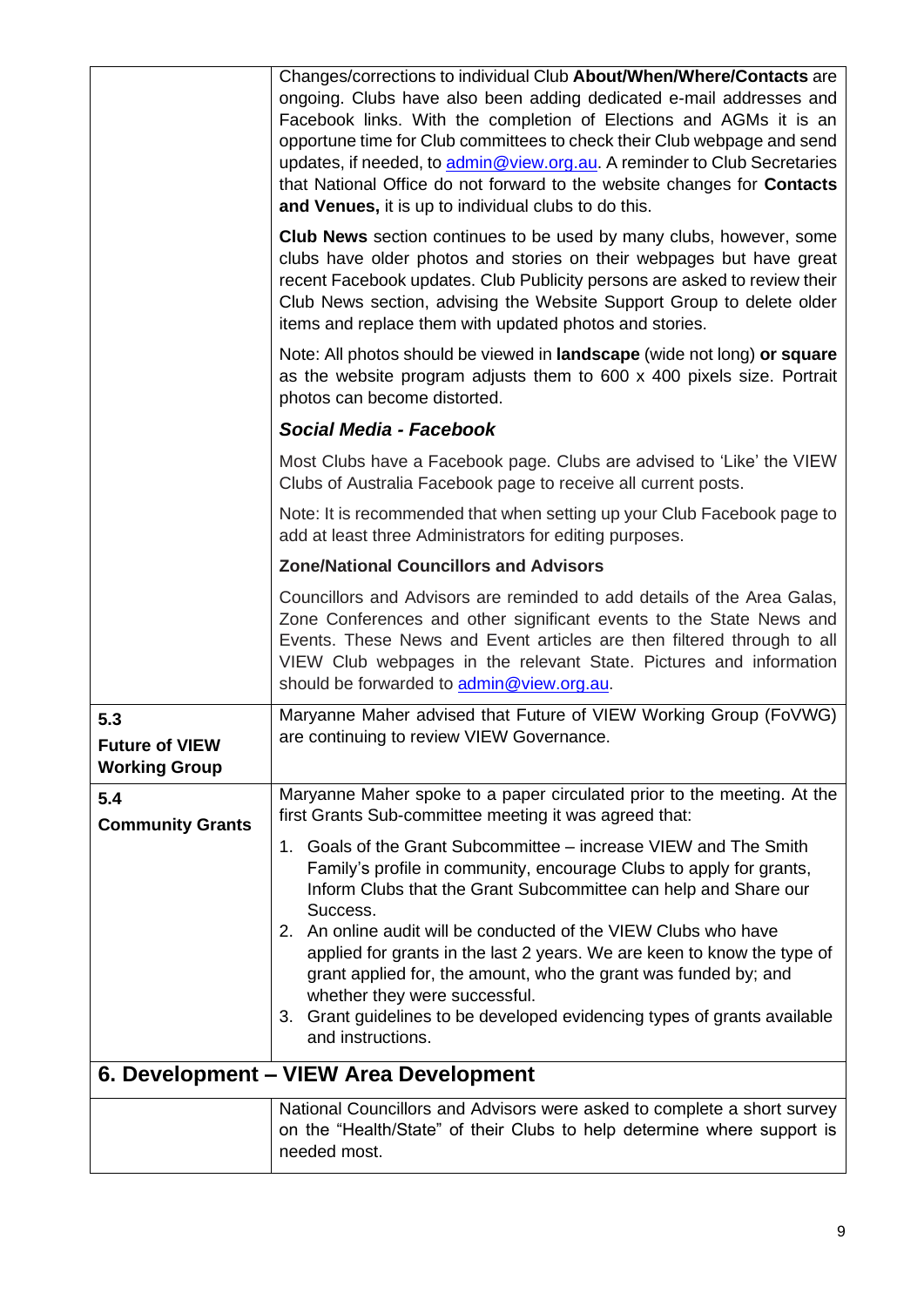|                                                                              | A preliminary report was shared with National Councillors/Advisors at the<br>meeting. Once all data for all Clubs is completed an Area specific report<br>will be shared with National Councillors and Advisors.                                                                                                          |
|------------------------------------------------------------------------------|---------------------------------------------------------------------------------------------------------------------------------------------------------------------------------------------------------------------------------------------------------------------------------------------------------------------------|
| <b>7. NATIONAL OFFICE UPDATE</b>                                             |                                                                                                                                                                                                                                                                                                                           |
|                                                                              | Clubs are reminded that they have already been furnished with some of the following information                                                                                                                                                                                                                           |
| Doug Taylor CEO<br><b>The Smith Family</b><br><b>Thank You online</b>        | In early March for International Women's Day, Doug Taylor CEO The Smith<br>Family sent all VIEW Clubs a letter of thanks for their contributions to The<br>Smith Family.                                                                                                                                                  |
|                                                                              | As part of The Smith Family's Centenary Celebrations, Doug released a<br>short video (available on the VIEW Website) thanking VIEW Club members<br>for their generous support and acknowledging VIEW Clubs as the largest<br>community sponsor of Learning for Life students.                                             |
|                                                                              | Both the letter and video are available at view.org.au and on Facebook.                                                                                                                                                                                                                                                   |
| <b>National Volunteer</b><br><b>Week 16-22 May</b>                           | National Volunteer week was 16-22 May. Thank you to All VIEW Clubs who<br>promoted National Volunteer week with the Media Release VIEW Clubs<br>call on volunteers to reconnect with community after a challenging<br>year.                                                                                               |
|                                                                              | S.A VIEW Clubs participated in a street parade for National Volunteer<br>Week marching through Adelaide in their lovely purple ponchos, they were<br>supported by The Smith Family teams and General Manager Graham<br>Jaeschke along with others volunteer groups.                                                       |
| The Smith Family<br><b>Winter Appeal</b>                                     | The Smith Family Flood Relief Appeal is now closed. It raised close<br>to \$1m. Thank you to those VIEW Clubs who generously supported<br>this appeal.                                                                                                                                                                    |
|                                                                              | The Smith Family Winter Appeal commenced on 1 May 2022 with the<br>aim to raise \$5.4m by the end of June. To assist reaching this goal, Clubs,<br>National and Zone Councillors are requested to forward funds surplus to<br>immediate needs, to The Smith Family.                                                       |
|                                                                              | Clubs and members can help support The Smith Family Winter Appeal by<br>placing the VIEW/Smith Family Winter Appeal Media Release (available<br>on 31 May) in your local paper. The Winter Appeal Media Release will be<br>sent to all Clubs and will be available on the VIEW Website under<br>Resources/media releases. |
| <b>Club</b><br><b>Bank</b><br><b>Statements</b><br>required as at 30<br>June | To satisfy The Smith Family financial reporting obligations, to finalise VIEW<br>Clubs Audit for the period ending 30 June 2022 each VIEW Club is required<br>to provide a copy of their bank statement for 30 June 2022.                                                                                                 |
|                                                                              | All clubs are asked to please provide a copy of their Club's bank statement<br>as at 30 June 2022 by Tuesday 8 July 2022.                                                                                                                                                                                                 |
|                                                                              | If you are unable to obtain statement as at 30 June 2022 by the due date,<br>please provide your May 2022 statement.                                                                                                                                                                                                      |
|                                                                              | How to send this Statement?                                                                                                                                                                                                                                                                                               |
|                                                                              | PDF or readable image file via email to<br>view@thesmithfamily.com.au (preferred method)<br>Hard copy post to GPO Box 10500 SYDNEY NSW 2001. Please<br>$\bullet$<br>Note: postage can take up to a week to arrive.                                                                                                        |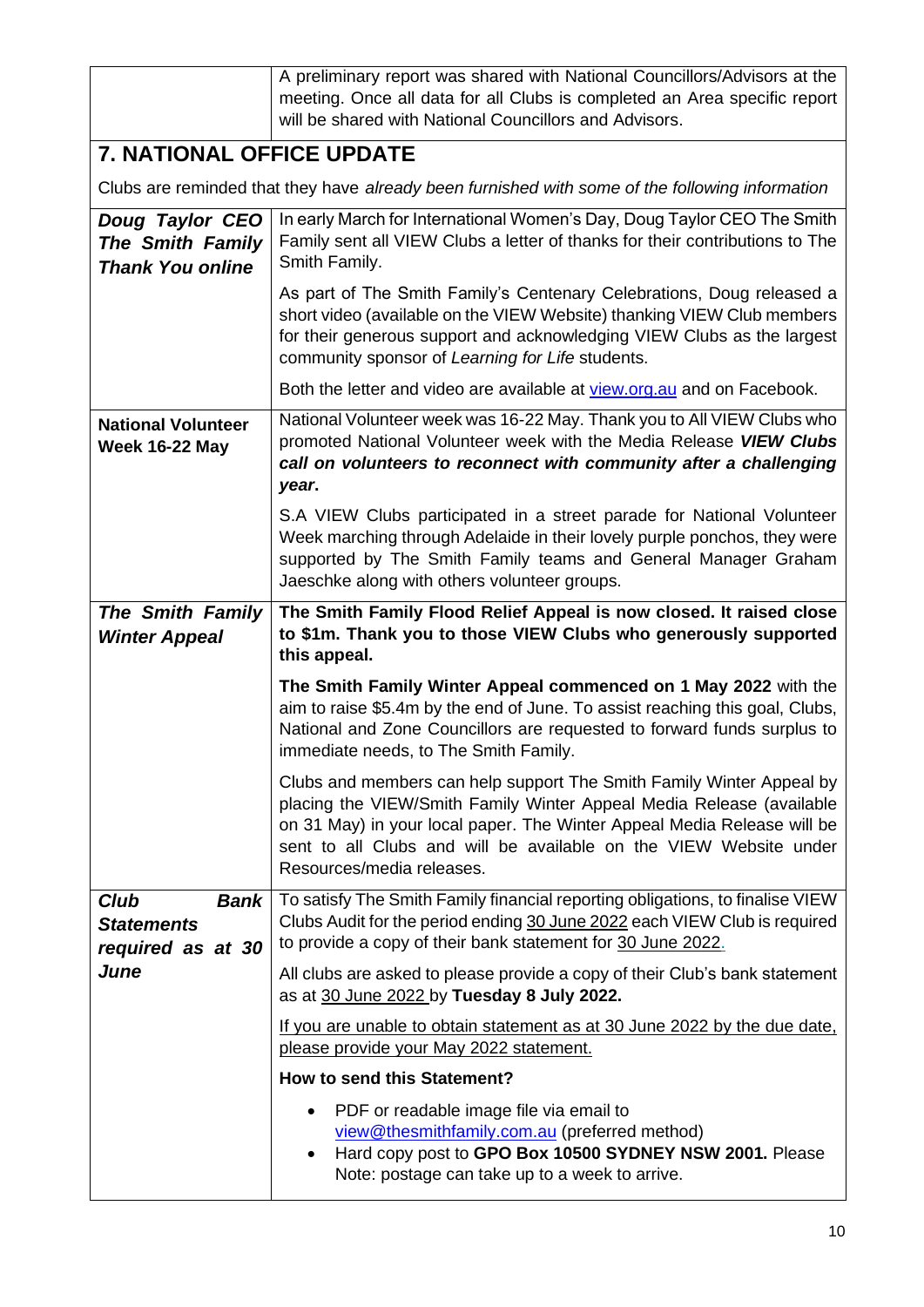|                                                     | If you have any questions please email view@thesmithfamily.com.au.                                                                                                                                                                                                                                                                          |
|-----------------------------------------------------|---------------------------------------------------------------------------------------------------------------------------------------------------------------------------------------------------------------------------------------------------------------------------------------------------------------------------------------------|
| <b>Expense Claims</b><br>end of Financial<br>Year   | National and Zone Councillors are reminded that they need to send their<br>expense claim forms together with receipts into National Office by 17 June.                                                                                                                                                                                      |
| <b>Zoom Training</b><br><b>Square Reader</b>        | Following on from successful Zoom Cashbook training in March, training<br>will be held in July for Square Reader. These sessions will combine<br>General information and some guidelines for users.                                                                                                                                         |
|                                                     | Club Treasurers/Assistant Treasurers (and all other interested<br>Committee Members) are encouraged to attend one of these training<br>sessions.                                                                                                                                                                                            |
| <b>National</b><br><b>VIEW</b><br>Convention 2022 - | The VIEW National Convention will be held in Adelaide SA from<br>9-11 September 2022.                                                                                                                                                                                                                                                       |
| <b>Adelaide</b><br>9-11 September                   | We invite all members and their friends to come and join in the fun and<br>excitement.                                                                                                                                                                                                                                                      |
|                                                     | National Convention is conducted over 3 days, Friday to Sunday, and<br>provides VIEW members and others interested with:                                                                                                                                                                                                                    |
|                                                     | An opportunity to hear from prominent speakers on a broad range<br>of topics;<br>An ability to learn about and celebrate VIEW achievements and<br>our work within communities supporting the education of<br>disadvantaged Australian children;<br>Other surprises and loads of fun<br>$\bullet$                                            |
|                                                     | Guest speakers include:                                                                                                                                                                                                                                                                                                                     |
|                                                     | Day 1 - Panel of Inspirational Australians - Sophie Thomson<br>horticulturalist and television/radio personality, Gardening Australia<br>Eloise Hall Managing Director TABOO; and Professor Helen<br>Marshall - 2022 South Australian of the Year, and Her Excellency<br>The Honourable Frances Adamson AC, Governor of South<br>Australia. |
|                                                     | Day 2 - Writer's Festival - Lainie Anderson ABC Journalist,<br>Katherine Tamiko Arguile Author, Arts Journalist; Assoc Prof<br>Alice Gorman, Space Archaeologist and author                                                                                                                                                                 |
|                                                     | Wendy Harmer, journalist and comedian, The Hon. Catherine<br><b>Branson AC QC</b> Chancellor of University of Adelaide as well as<br>other exciting guest speakers.                                                                                                                                                                         |
|                                                     | Loads of other fun and entertainment – including Divine Divas Gala Dinner,<br>two social dinners and a Community Grand Celebration - for more details<br>Registration<br>Pack<br><b>VIEW</b><br>website.<br>download<br>the<br>on<br>http://view.org.au/events/national-convention-2022/                                                    |
|                                                     | Book Now – it's time to come and celebrate with your mates!                                                                                                                                                                                                                                                                                 |
| <b>VIEW</b><br><b>Matters</b><br>magazine           | Clubs are encouraged to submit articles for VIEW Matters November 2022<br>edition. Articles will be accepted up until September 2022.                                                                                                                                                                                                       |
|                                                     | Please<br>article<br>with<br>high-resolution<br>send<br>your<br>photos<br>to<br>view@thesmithfamily.com.au.                                                                                                                                                                                                                                 |
| <b>Making a Difference</b><br><b>Awards 2022-23</b> | VIEW Clubs are encouraged to nominate deserving members for a<br>"Making a Difference Award". Relevant information and details are                                                                                                                                                                                                          |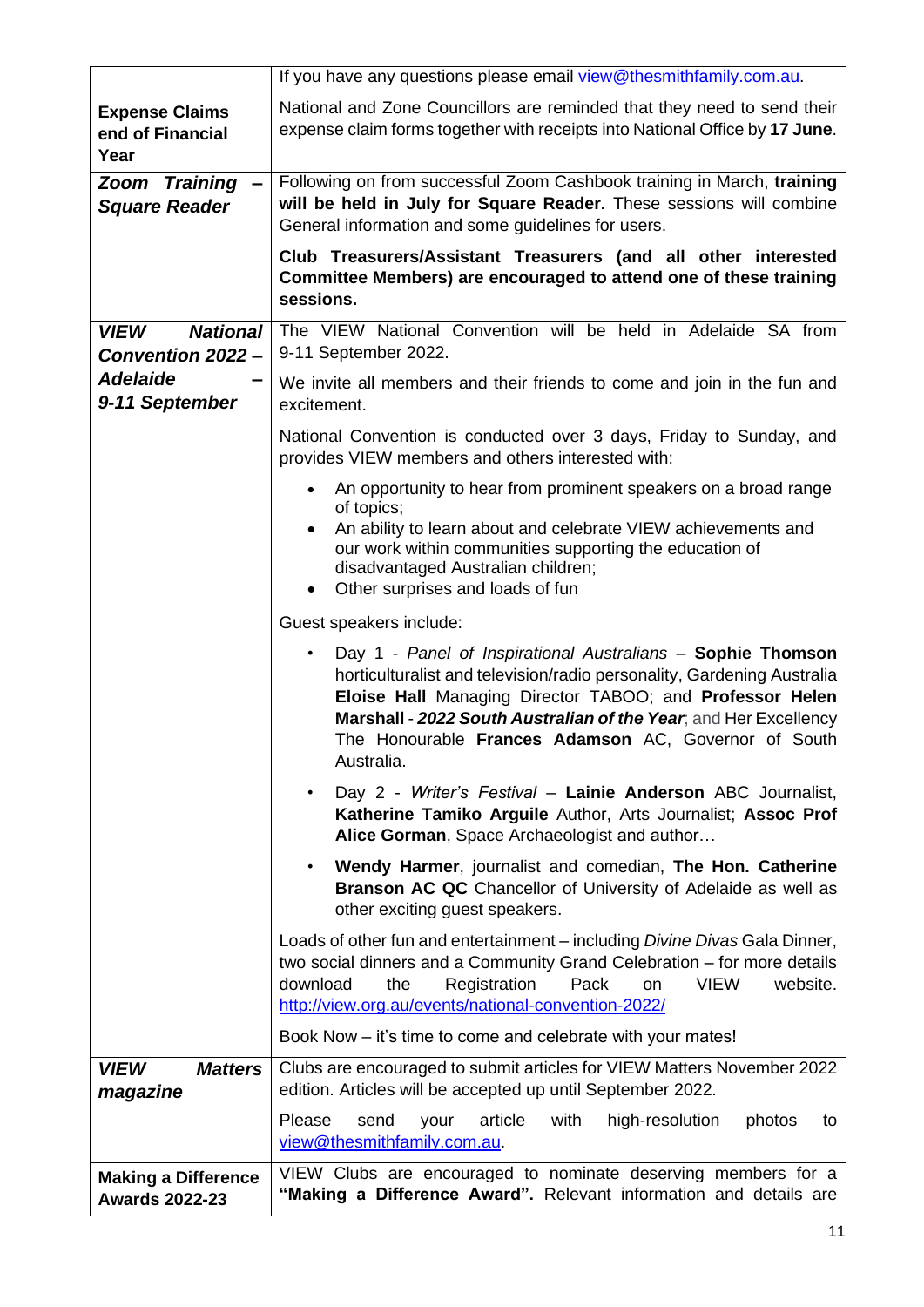|                                                                     | available on the website (http://view.org.au/resources/forms/). The current<br>quarter closes on 30 June. Winners will be part of the Honour Roll at<br>National Convention.                                                                                                                                                                                                                                                                                      |
|---------------------------------------------------------------------|-------------------------------------------------------------------------------------------------------------------------------------------------------------------------------------------------------------------------------------------------------------------------------------------------------------------------------------------------------------------------------------------------------------------------------------------------------------------|
| Inspiring<br>Women<br>of VIEW we want<br>to hear from you!          | We are seeking snippets, comments, and photos from VIEW members in<br>their communities in each Area/State to share with others. We are also<br>seeking interesting, informative stories about VIEW members (Why/when<br>they joined VIEW, what they like about VIEW, Why others should join VIEW<br>etc) in their communities in each Area/State - these will form a library of<br>VIEW stories, for VIEW Matters Magazine and ready for media<br>opportunities. |
|                                                                     | It's really simple, just complete the form Inspiring Women of VIEW form<br>located<br>at<br>http://view.org.au/resources/forms/<br>and<br>send<br>it<br>to<br>view@thesmithfamily.com.au.                                                                                                                                                                                                                                                                         |
| Make a Spectacle<br><b>Competition</b><br><b>Celebrating</b><br>100 | Make a spectacle for you and your friends as part of VIEW celebrating<br>The Smith Family's Centenary of commitment to improving the lives of<br>Australian children.                                                                                                                                                                                                                                                                                             |
| <b>Years</b>                                                        | A pattern (3 designs) is provided for members to design. Make them as<br>colourful as you want, VIEW Colours (Purple/Teal), Smith Family Colours<br>(Red/Blue), diamantes, texture, etc. The sky's the limit.                                                                                                                                                                                                                                                     |
|                                                                     | Attach your glasses to a stick creating a lorgnette, take a photo and send<br>it in.                                                                                                                                                                                                                                                                                                                                                                              |
|                                                                     | Entries:                                                                                                                                                                                                                                                                                                                                                                                                                                                          |
|                                                                     | close 31 July 2022<br>٠<br>will be shared on Facebook.<br>winners will be announced at National Convention 2022                                                                                                                                                                                                                                                                                                                                                   |
|                                                                     | http://view.org.au/resources/awards-and-competitions/ for full<br>Go to<br>details.                                                                                                                                                                                                                                                                                                                                                                               |
| <b>Generic</b><br><b>Club</b><br><b>Email Address</b>               | With more and more people utilising online services, accessing websites<br>etc. National Office recommends that VIEW Clubs have a generic email<br>address for their Committee use. Many VIEW Clubs use personal email<br>addresses as contact points for their Club and changes from year to year.                                                                                                                                                               |
|                                                                     | Benefits of having a generic Club email address:                                                                                                                                                                                                                                                                                                                                                                                                                  |
|                                                                     | Using a Gmail account saves space on computer's hard drive.<br>There is no need to delete an email and emails can be archived for<br>future use.<br>Reduces potential scams and increases Club online security<br>It spreads the workload of reading and actioning emails to all<br>$\bullet$<br><b>Committee Members.</b>                                                                                                                                        |
|                                                                     | Communications are not missed when one Committee member takes<br>$\bullet$<br>a break. All Club Committee Members can access and see all<br>correspondence received.<br>By all Committee Members having access to the inbox, information<br>٠                                                                                                                                                                                                                     |
|                                                                     | from National Office is easily shared which makes the job of being on<br>the Committee a lot easier.<br>A generic Gmail address also means that the Club email address<br>٠<br>does not have to be changed after every election and personal email<br>addresses can be kept private and free of VIEW Club emails.                                                                                                                                                 |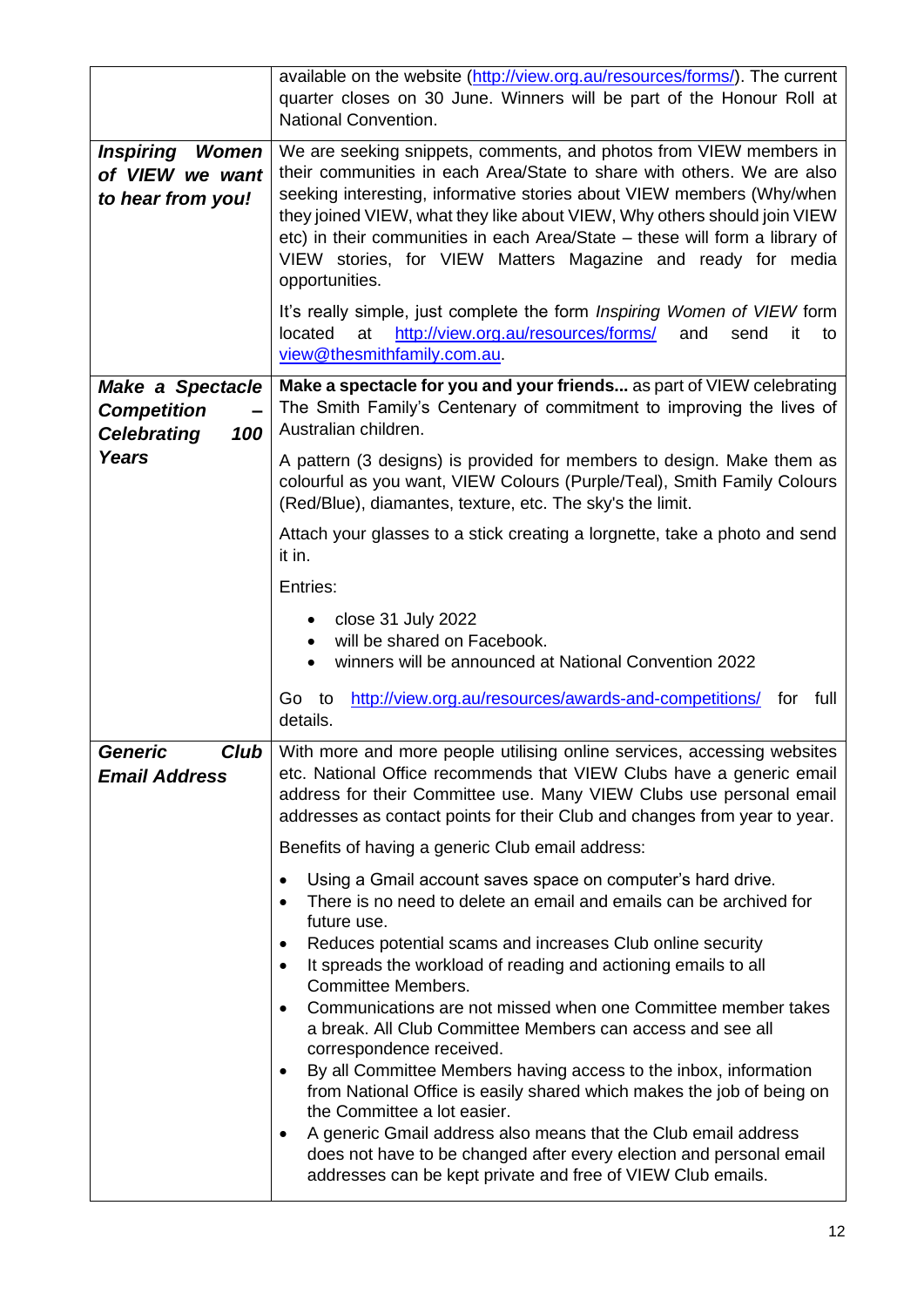|                                                                                                             | Suggested format for your email address:                                                                                                                                                                                                                                                                                                                                                                              |
|-------------------------------------------------------------------------------------------------------------|-----------------------------------------------------------------------------------------------------------------------------------------------------------------------------------------------------------------------------------------------------------------------------------------------------------------------------------------------------------------------------------------------------------------------|
|                                                                                                             | Yourclubname.viewclub@gmail.com (do not forget the full stop after<br>your Club name).                                                                                                                                                                                                                                                                                                                                |
|                                                                                                             | Gmail is a suggested free email service but there are other free email<br>services that can be utilised (eg Hotmail, Yahoo)                                                                                                                                                                                                                                                                                           |
| <b>8. General Business</b>                                                                                  |                                                                                                                                                                                                                                                                                                                                                                                                                       |
| 8.1<br><b>National</b><br><b>Reconciliation</b><br><b>Action Week and</b><br><b>VIEW</b><br><b>Resource</b> | National President Marg Woodhouse spoke to a paper circulated prior to<br>the meeting which gave a background on Aboriginal Reconciliation and<br>The Smith Family's Reconciliation Action Plans (RAP). The current RAP is<br><b>Smith</b><br>and<br>fourth<br>Family<br><b>RAP</b><br>available<br>the<br>is<br>at<br>https://www.thesmithfamily.com.au/-/media/files/programs/tsf_rap-<br>2021 spreads web opt.pdf. |
| <b>Acknowledgement</b>                                                                                      | <b>National Reconciliation Week 27 May to 3 June</b>                                                                                                                                                                                                                                                                                                                                                                  |
| of Country                                                                                                  | Marg said that NRW is an opportunity for us all to learn about our shared<br>histories, cultures, and achievements, and to explore how each of us can<br>contribute to achieving reconciliation in Australia.                                                                                                                                                                                                         |
|                                                                                                             | The theme for NRW this year is "Be Brave. Make Change." - a challenge<br>to all Australians - individuals, families, communities, organisations and<br>government - to Be Brave and tackle the unfinished business of<br>reconciliation so we can Make Change for the benefit of all Australians.                                                                                                                     |
|                                                                                                             | Further information about NRW theme and some supporting resources are<br>available<br>the<br>Reconciliation<br>Australia<br>Website<br>here<br><b>on</b><br>https://nrw.reconciliation.org.au/                                                                                                                                                                                                                        |
|                                                                                                             | The Smith Family has a number of commitments relating to NRW in its<br>RAP, including organising opportunities for team members including VIEW<br>members to participate in.                                                                                                                                                                                                                                          |
|                                                                                                             | In light of NRW, VIEW has:                                                                                                                                                                                                                                                                                                                                                                                            |
|                                                                                                             | 1. Updated VIEW Resource "Welcome to Country &<br>Acknowledgment of Country" and this will be distributed to all<br>VIEW Clubs. This resource was initially provided to all VIEW<br>Clubs in February 2011 and is now available on view.org.au<br>(http://view.org.au/media/12791/updated-view-resource-welcome-<br>to-country-acknowledgement-of-country-260522.pdf)                                                 |
|                                                                                                             | 2. In line with The Smith Family's website, updated VIEW website to<br>include an Acknowledgement of Country statement, located on<br>VIEW website footer.                                                                                                                                                                                                                                                            |
|                                                                                                             | 3. Provided the Indigenous Youth Leadership Program (IYLP) Quiz,<br>as an awareness raising resource to Councillors/Advisors to share<br>with Clubs during National Reconciliation Week and throughout<br>the month. (see link to the quiz<br>http://view.org.au/resources/mailouts/), and                                                                                                                            |
|                                                                                                             | 4. Created an online questionnaire asking VIEW members: What<br>other things can VIEW Clubs do to increase awareness of and<br>champion ongoing respect and understanding between<br>cultures and the community and create opportunities to learn                                                                                                                                                                     |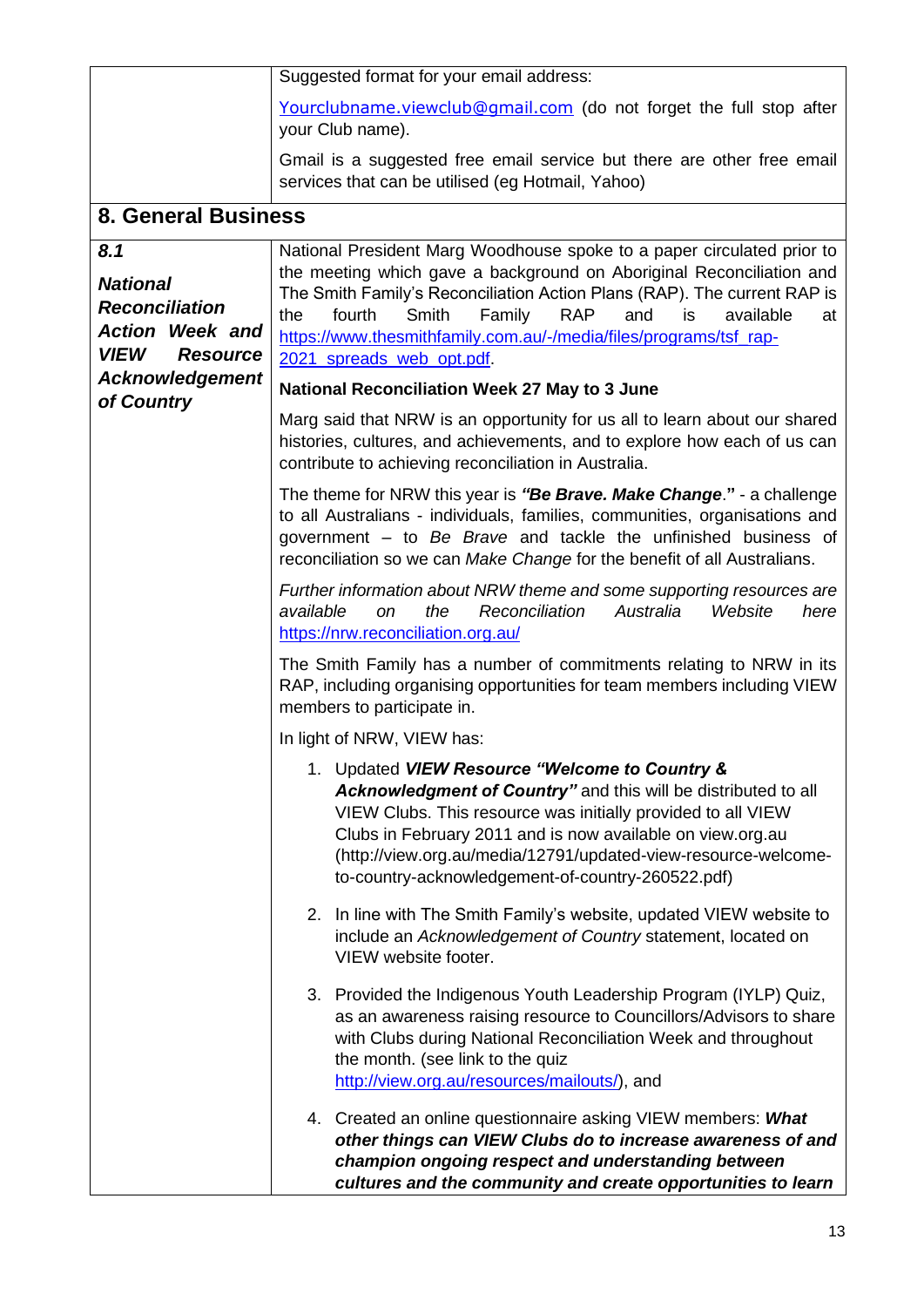|                                               | about Aboriginal and Torres Strait Islander culture and<br>heritage?                                                                                                                                                                                                                                                                                                                                                       |
|-----------------------------------------------|----------------------------------------------------------------------------------------------------------------------------------------------------------------------------------------------------------------------------------------------------------------------------------------------------------------------------------------------------------------------------------------------------------------------------|
|                                               | VIEW Clubs are encouraged to participate in NRW, share the IYLP Quiz<br>with members and participate in the online questionnaire which will be<br>available online and open until 15 July 2022.                                                                                                                                                                                                                            |
| 8.2<br><b>VIEW Club Name</b><br><b>Change</b> | National Vice President Evelyn Berg advised that requests had been made<br>(accompanied by a copy of Club Minutes evidencing agreement of majority<br>of members) for the following club name changes:                                                                                                                                                                                                                     |
|                                               | Burnside Pioneer - Adelaide Pioneer<br>Canberra City Evening - Canberra City<br>Peninsula Evening - Peninsula<br>Springvale Evening - Springvale<br>Wantirna Evening - Wantirna Day.<br><b>Carried unanimously</b>                                                                                                                                                                                                         |
| 8.3                                           | National Council noted with regret that the following Clubs had closed                                                                                                                                                                                                                                                                                                                                                     |
| <b>VIEW Club</b>                              | since the February 2022 National Council meeting:<br>Vic - Ballarat Day (VC),                                                                                                                                                                                                                                                                                                                                              |
| <b>Closures</b>                               | Qld - Caboolture (QA),<br>$\bullet$                                                                                                                                                                                                                                                                                                                                                                                        |
|                                               | NSW - Dapto (NB), Halekulani (NA), Nowra Day (NG)                                                                                                                                                                                                                                                                                                                                                                          |
| 8.4                                           | National Council unanimously ratified the appointment of the following                                                                                                                                                                                                                                                                                                                                                     |
| <b>Zone</b><br><b>Councillor</b>              | Zone Councillors for 2022-23                                                                                                                                                                                                                                                                                                                                                                                               |
| ratification                                  | Zone<br>Name                                                                                                                                                                                                                                                                                                                                                                                                               |
|                                               | Vonda Cannock<br>QB01                                                                                                                                                                                                                                                                                                                                                                                                      |
| 9. Learning and Development                   |                                                                                                                                                                                                                                                                                                                                                                                                                            |
| <b>TSF</b><br>Media<br>and<br>Comms           | Michael Tarquinio Acting National Media Manager The Smith Family gave<br>a presentation to National Councillors about The Smith Family media and<br>communications team and the work they do throughout Australia. He<br>shared recent examples in the media, and some recent successful stories<br>and emphasised the importance members using key messages -"the<br>number one thing you want your audience to remember" |
|                                               | 2022<br>He<br>referred<br>the<br><b>VIEW</b><br>to<br>Key<br>Messaging<br>(http://view.org.au/media/11759/view-key-messaging-110122.pdf)                                                                                                                                                                                                                                                                                   |
| Growing<br>Careers<br>Project                 | Trish Heuston Smith Family Project Officer Growing Careers Project (GCP)<br>spoke about the first 18 months of this four year project. to provide Career<br>Support to Australian students.                                                                                                                                                                                                                                |
|                                               | The Smith Family received funding from the Commonwealth Government<br>to deliver the Growing Careers Project. From January 2021 to December<br>2024, they will be working in close collaboration with selected partner<br>schools nationwide, to offer over 76,000 places for students to participate<br>in our Career Programs and Activities.                                                                            |
|                                               | Overall, the project aims to:                                                                                                                                                                                                                                                                                                                                                                                              |
|                                               | Support up to 76,725 disadvantaged students across Australia<br>during the Project Period.                                                                                                                                                                                                                                                                                                                                 |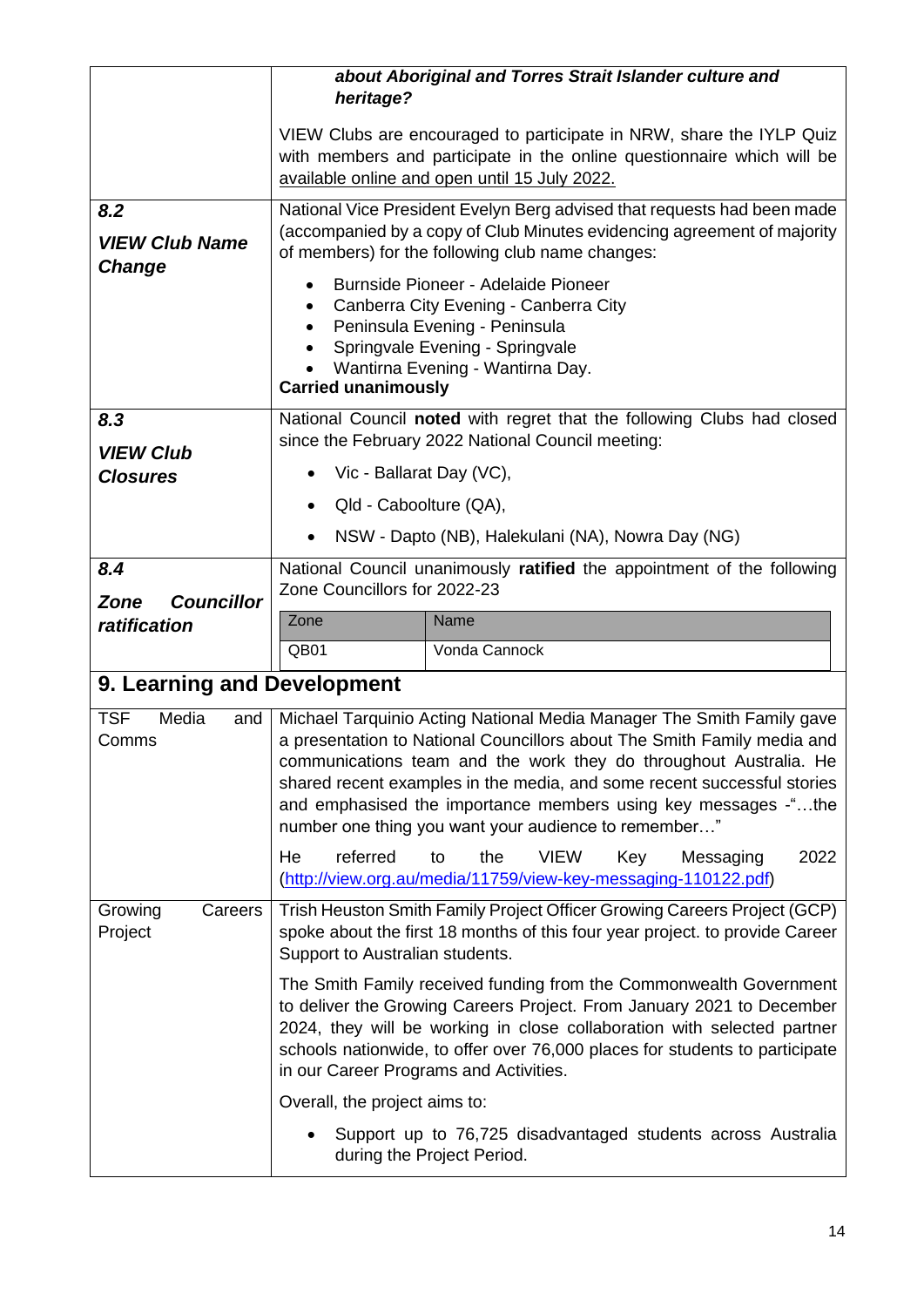|                                       | Provide career support to help disadvantaged young people with<br>$\bullet$<br>their school education and career transitions.                                                                                                                                                                                                                                 |  |  |
|---------------------------------------|---------------------------------------------------------------------------------------------------------------------------------------------------------------------------------------------------------------------------------------------------------------------------------------------------------------------------------------------------------------|--|--|
|                                       | Provide support from the first year of high school and continue<br>$\bullet$<br>through secondary education.                                                                                                                                                                                                                                                  |  |  |
|                                       | Align with international evidence and support disadvantaged young<br>$\bullet$<br>people to participate in multiple career support opportunities as they<br>move through high school                                                                                                                                                                          |  |  |
|                                       | The GCP provides career support, earlier and during the whole of<br>secondary school journey. The project is currently in place in partner<br>schools (existing) and creates multiple access to career streams - key<br>differences focus on 59 high schools, more targeted delivery, and focus on<br>years 8/9 and continue through the rest of High School. |  |  |
| <b>10. Other Business</b>             |                                                                                                                                                                                                                                                                                                                                                               |  |  |
| <b>Gift Card Changes</b>              | Maryanne Maher advised National Councillors about changes to Gift Card<br>process for VIEW.                                                                                                                                                                                                                                                                   |  |  |
|                                       | It has come to our attention that Coles Group displays the store<br>location where the gift card is purchased when checking the gift<br>card balance online. This means your student can find out about<br>the suburb of your residence unintentionally.                                                                                                      |  |  |
|                                       | Due to the risk of this privacy breach, The Smith Family<br>$\bullet$<br>encourages VIEW Clubs to purchase a different gift card in the<br>future. A few other options are Woolworths, Big W, Eftpos, etc.                                                                                                                                                    |  |  |
|                                       | Clubs are asked to not purchase Coles Myer Cards for their<br>students                                                                                                                                                                                                                                                                                        |  |  |
|                                       | A new option for The Smith Family to purchase gift cards for your<br>students will be coming to VIEW Clubs shortly.                                                                                                                                                                                                                                           |  |  |
| <b>Area Update</b>                    | National Councillors and Advisors provided a short update on their areas.                                                                                                                                                                                                                                                                                     |  |  |
| <b>Date Of Next</b><br><b>Meeting</b> | Thursday 8 September 2022 (Face to Face)<br>Hawke Building, University of South Australia<br>Level 5 Room 26<br>55 North Terrace, Adelaide                                                                                                                                                                                                                    |  |  |